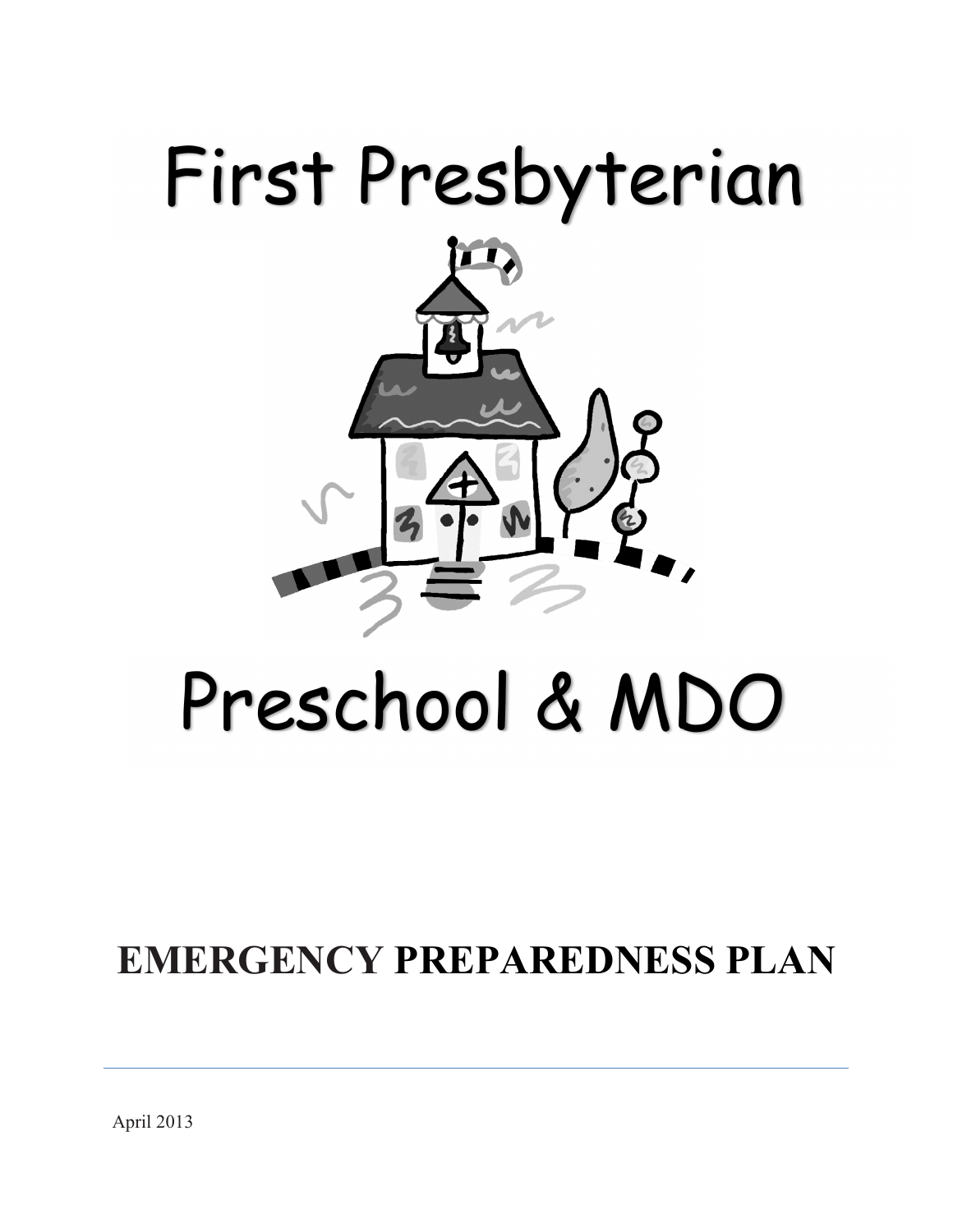| Address | 2101 S. Jefferson St.   |
|---------|-------------------------|
|         | Roanoke, Virginia 24014 |
|         |                         |
|         |                         |
|         |                         |
|         |                         |
|         |                         |
| Address | 2330 Jefferson St.      |
|         | Roanoke, VA 24014       |
|         |                         |

### **CONTACT NUMBERS**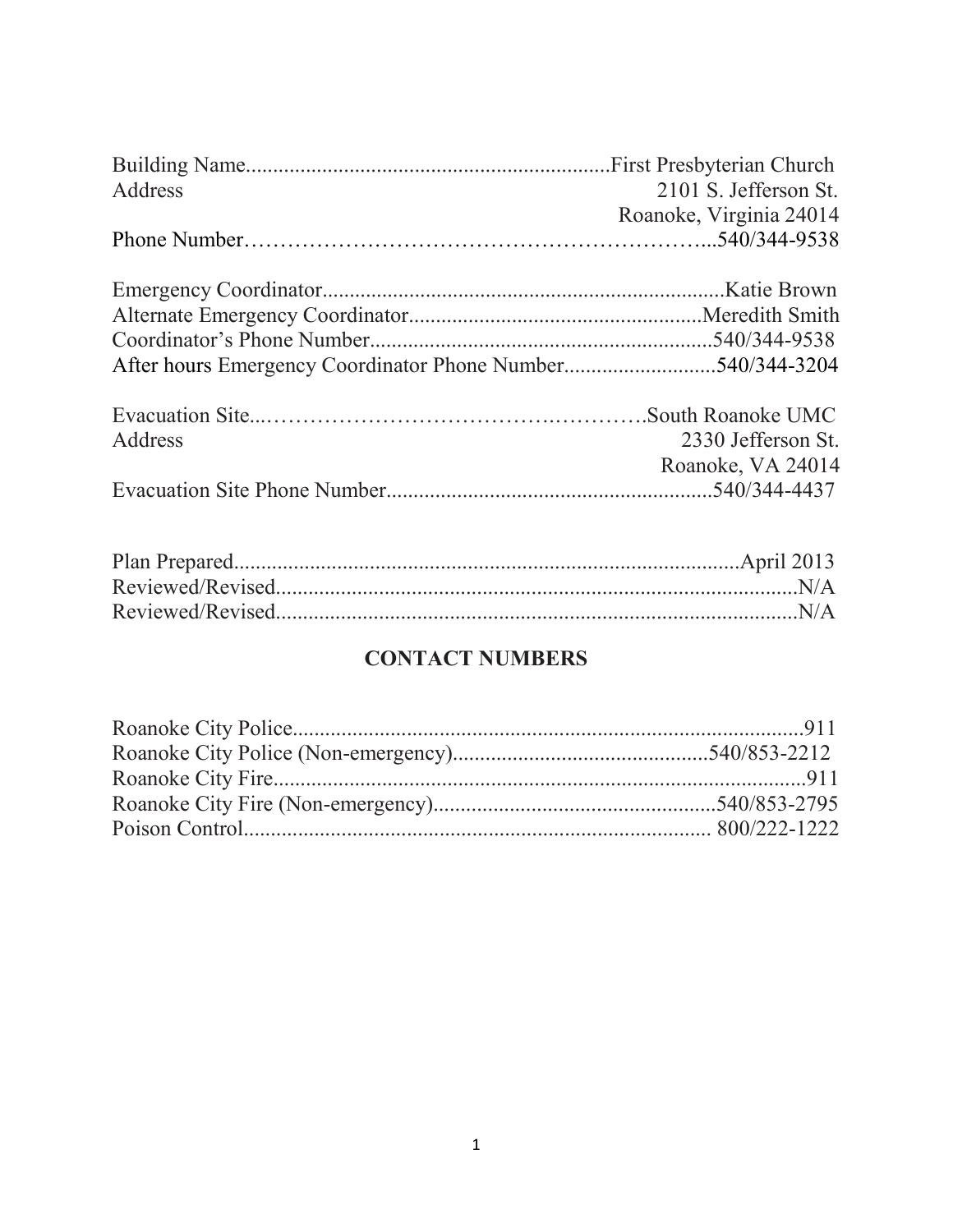### **Table of Contents**

| Appendix 1 (Excerpt from FPPS Teacher Handbook – Section "First Aid")10 |  |
|-------------------------------------------------------------------------|--|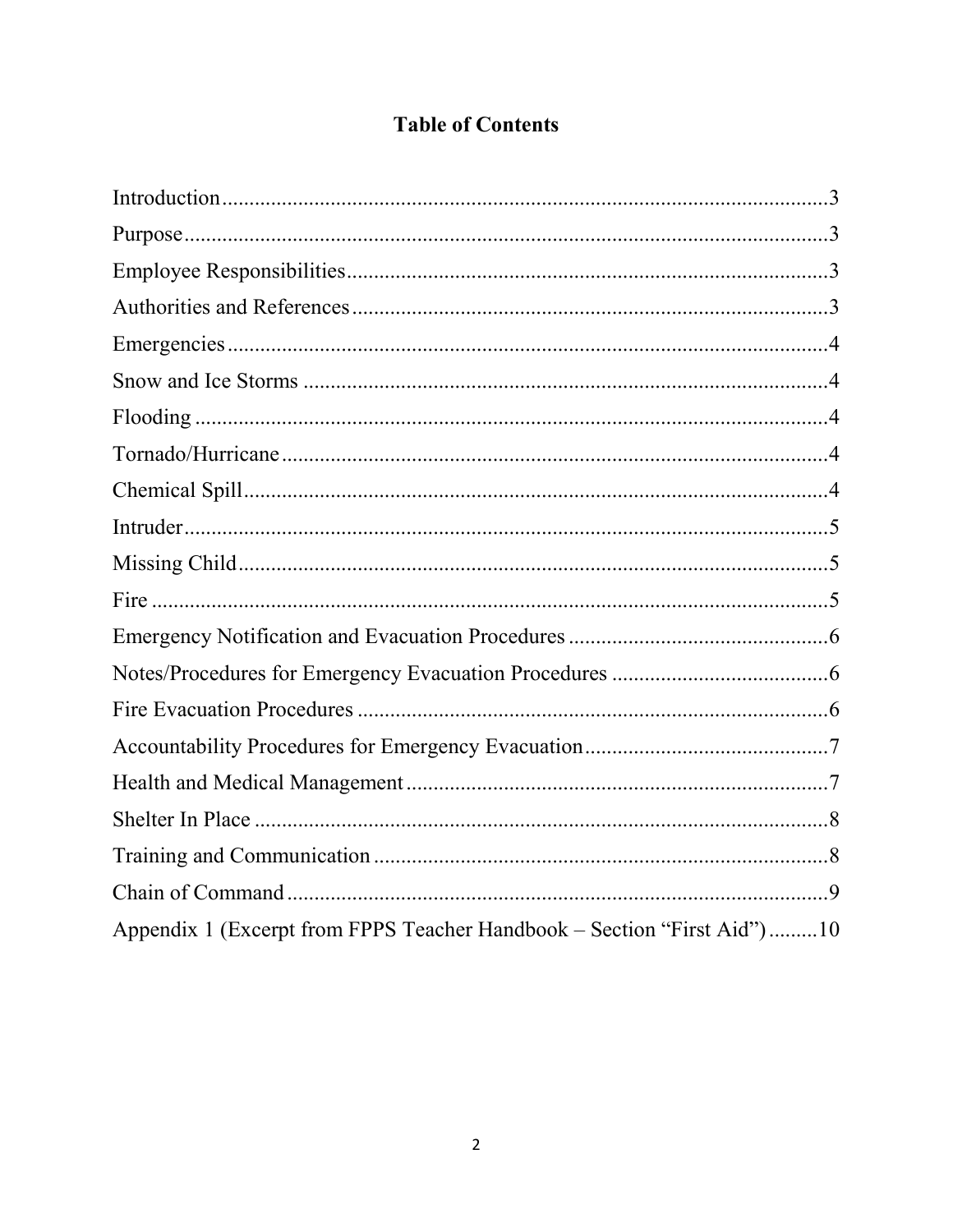#### **Introduction**

In the event of an emergency situation (defined as any situation which is not a normal situation) affecting the preschool, the Director will serve as the Emergency Coordinator. The Preschool Assistant Director will serve as the Alternate Emergency Coordinator. The Emergency Coordinator will coordinate with the Alternate Emergency Coordinator, community public safety officials, families/guardians and preschool and church staff. If the Emergency Coordinator is absent, the management responsibility is delegated to the Alternate Emergency Coordinator.

#### **Purpose**

This plan will outline the procedures for managing major emergencies that may threaten the health and safety of the preschool occupants of the building. The plan identifies the areas and individuals directly responsible for emergency response and support services. It also provides a management tool for coordinating and deploying resources.

All preschool staff members will share in the responsibility of preparing for and responding to any emergency situation. The preschool staff will make every effort to ensure the safety and well-being of all preschool occupants during an emergency situation.

- Preschool staff is expected to follow the Emergency Preparedness Plan
- Preschool staff is responsible for knowing what to do before, during and after an emergency situation to protect the health and safety of all building occupants
- Emergency preparedness education and training sessions are conducted once annually.
- Monthly fire drills will be conducted and church staff is notified of these events. A record of the drills is maintained in the preschool office for a minimum of one year.
- The preschool maintains a thirteen unit intercom system for administrative, playground and classroom notifications.

#### **Employee Responsibilities**

Each preschool staff member has specific duties and responsibilities in which they have been trained. Cell and land line phones are easily available to staff.

#### **Authorities and References**

This plan was created after review of current preschool/church policies, Commonwealth criteria for Religious Exemption as well as consultations with the Roanoke City Police Department and Fire Marshalls Office and is approved by the First Presbyterian Preschool Board. Approval date: April 24, 2013.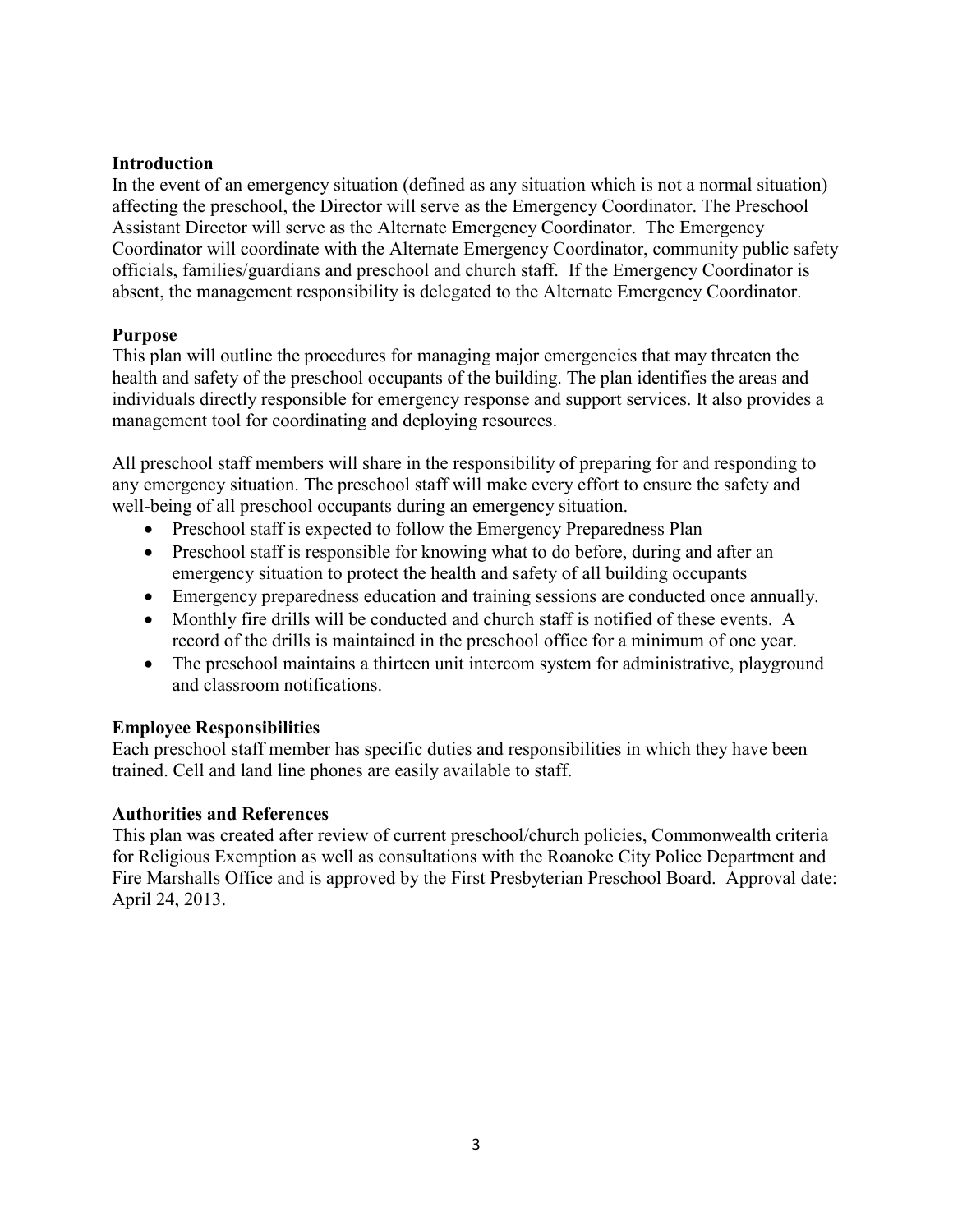#### **Emergencies**

An emergency situation may be defined as, but not limited to: severe weather, including snow and ice storms; flooding; fire; tornado; hurricane; medical emergency; chemical spill; intruder; and missing child.

A weather "watch" is defined as the chance of a weather condition happening. A weather "warning" is defined as the weather condition is occurring or is likely to occur and precautions should be taken. Preschool personnel will monitor weather advisories and RCPS closings via the internet.

If directed to do so by local fire officials, church maintenance personnel will be responsible for turning off water, electricity and gas to the building.

The Preschool will observe the following weather related emergency closing policy:

- If city schools open two hours late, the preschool will open two hours late unless parents are notified.
- If city schools close early, the preschool will close early, if needed. Parents will be notified.
- Preschool will meet as scheduled if city schools close early due to heat.

During the operation of the weekday preschool, there will be present at all times one or more staff members certified in CPR and First Aid.

The only doors to the building that will be unlocked during the operation of the weekday preschool is the main church entrance on the Jefferson St. side.

#### **Snow and Ice Storms**

Church personnel will make arrangements for snow and ice removal and removal of any debris that has fallen as a result of severe weather including utility lines.

#### **Flooding**

Flooding may result from rain, over a period of time or rapidly from flash flooding. The facility will be inspected by church personnel during flood warnings to determine if an evacuation is warranted.

#### **Tornado/Hurricane**

Building occupants will be moved to hallways if local tornado or hurricane warnings or watches are in effect.

#### **Chemical Spill / Gas Leak**

If a chemical spill occurs within the building, all occupants will be evacuated using the same procedures established for fires.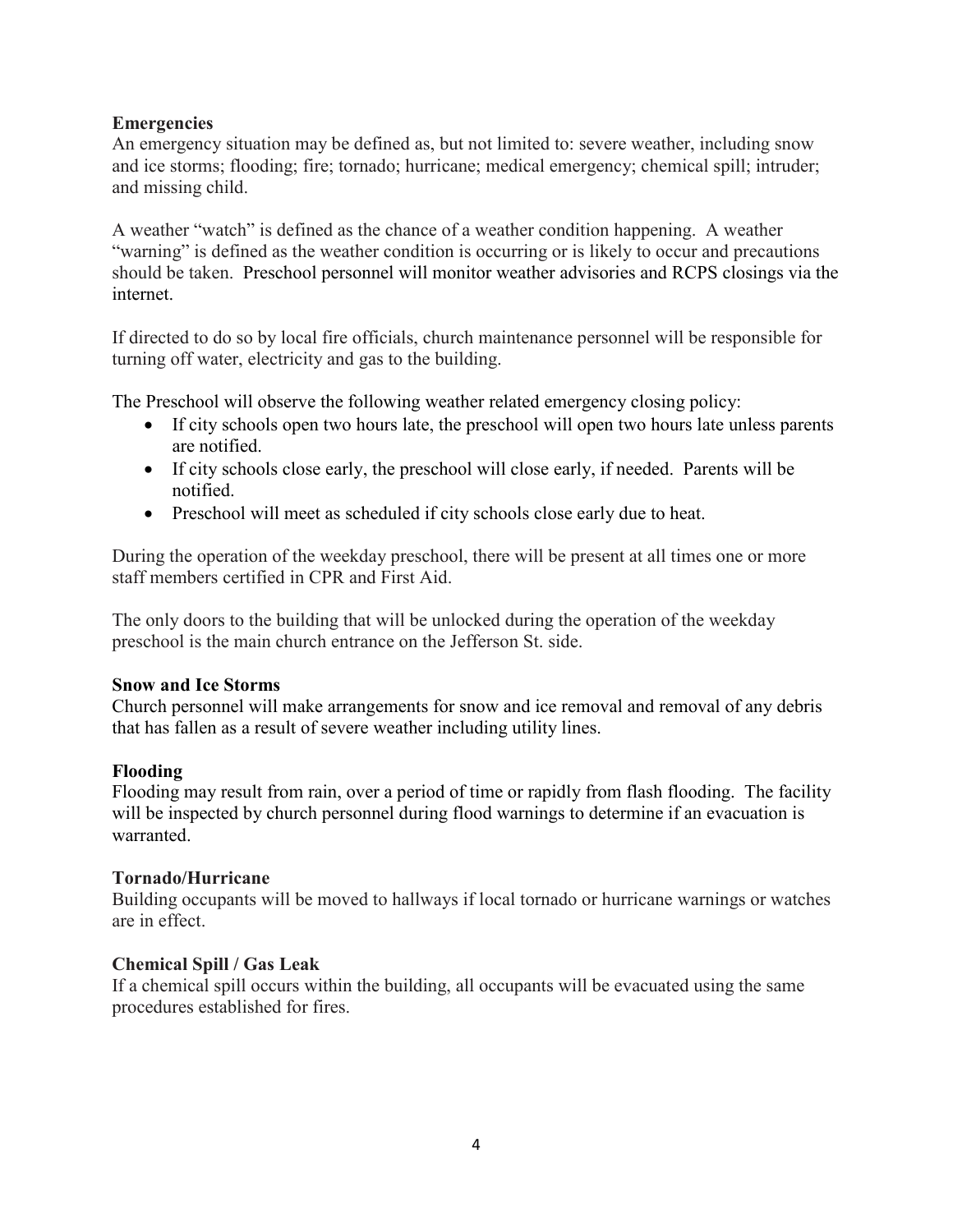#### **Intruder**

If a hostile person intrudes the building, the preschool personnel will call 911 and notify the Emergency Coordinator and church administrator of the situation. The Emergency Coordinator will, via wireless radio, notify staff of a lockdown situation. The lead teachers will lock classroom doors and keep occupants away from the doors. Preschool administrative staff will lock the parking lot entrance and office doors and keep away from the doors. Church staff will lock the main entrance door. No one will be allowed to enter the building

After emergency personnel notify the Emergency Coordinator of the safety of the building, the Emergency Coordinator will notify the classroom lead teachers of the "all clear" status and the building will be reopened. Notifications will be through personal contact, phone system or via wireless radio.

#### **Missing Child**

After notification of a Missing Child, an initial search of the building will be launched. If the Emergency Coordinator's attempts fail to confirm that a family member or other authorized person has picked up the child, the police and parents will be notified.

While waiting for the police to arrive, the Emergency Coordinator will execute the preschool wireless radio and church phone systems to secure the immediate assistance of all available church and preschool personnel in the search the building and grounds. Searches will be conducted based on predetermined zones (Zone 1: Gym & adjacent rooms, Zone 2: Fellowship Hall & Chapel, Zone 3: Church administrative hallway and Sanctuary, Zone 4: MDO Floor, Zone 5: Preschool Floor, Zone 6: Attic, Zone 7: Outside).

The Emergency Coordinator will use the preschool office as a base of operation and will gather information/description of the child to share with authorities. Building maps are located in the preschool office. The Emergency Coordinator instruct church administrator to lock the main door. Search results will be called into the operation base. The search should include closets, cabinets and behind physical barriers. When the situation is resolved, the Emergency Coordinator with give the "all clear" signal via personal contact or the preschool wireless radio system and church phone systems.

#### **Fire**

The preschool will follow the church fire emergency procedures which include evacuation routes, marked exits, smoke detectors and fire extinguishers throughout the building. Fire safety inspections occur annually.

In the event of fire, the building occupants will be evacuated to one of the two designated assembly locations.

Church personnel are trained in the use of fire extinguishers.

The fire safety plan is updated annually.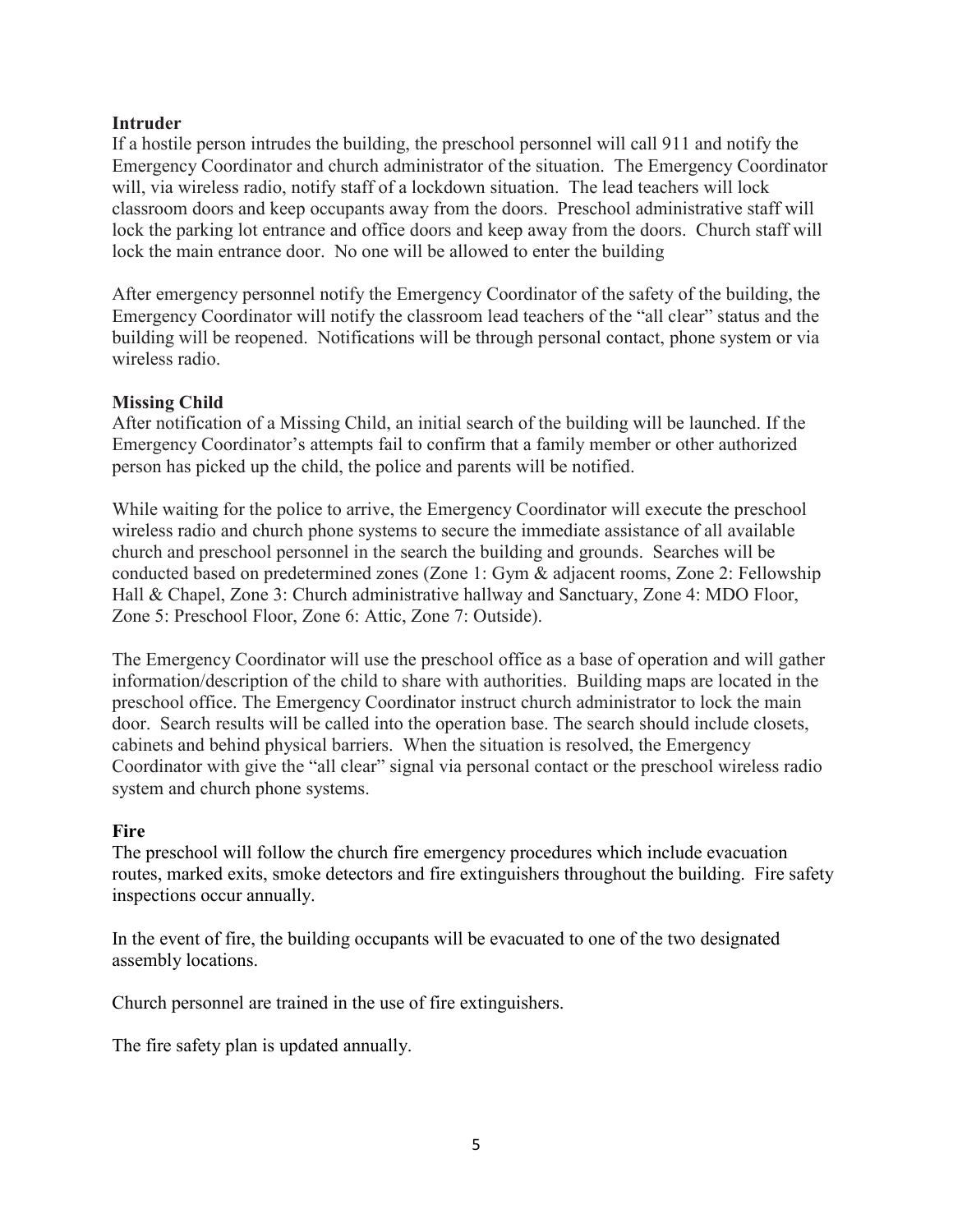#### **Emergency Notification and Evacuation Procedures**

#### **Alerting Building Occupants in Case of Fire or Other Emergency**

Any person discovering a fire, smoke or explosion should immediately call 911 and notify the Emergency Coordinator or Alternate Emergency Coordinator.

#### **Notes/Procedures for Emergency Evacuation Procedures**

In case of fire, employees are to comply with the following **R-A-C-E** procedures:

**R - Rescue**: If you discover a fire, rescue any individuals in immediate danger if you can do so without endangering yourself or children under your immediate supervision.

**A - Alarm**: Calling 911 to notify local fire authorities and notifying the Emergency Coordinator who will sound the wireless radio alarm.

**C - Confine**: Close all doors, windows and other openings.

**E - Evacuate**: Evacuate the building. Occupants are to be led directly out of the building via a safe fire exit. Never use elevators. Close each door when all persons have evacuated that room.

#### **Notes and Precautions**

- Small fires can be extinguished only if you are trained to use a fire extinguisher.
- All fires, even those that have been extinguished, must be reported to 911 immediately.
- Never enter a room that is filled with smoke.
- Never enter a room if the door is warm to the touch.

#### **Managing accountability and safety of children is the number one priority of our fire evacuation procedures.**

#### **Fire Evacuation Procedures**

When the fire alarm sounds, teachers are to guide building occupants outside through the designated exit doors and move **quickly** as far away from the building and approaching fire equipment as possible via the primary or secondary means of egress which are designated on the evacuation map posted in each classroom.

- The Lead Teacher is responsible for bringing all medication, the safety bag which includes the daily attendance roster and the Off-site Emergency Contact notebook.
- The Assistant Teacher is to turn off lights and close the classroom door(s) as the class exits the room.
- The Lead Teacher is to move the group away from the building following the primary or secondary egress path.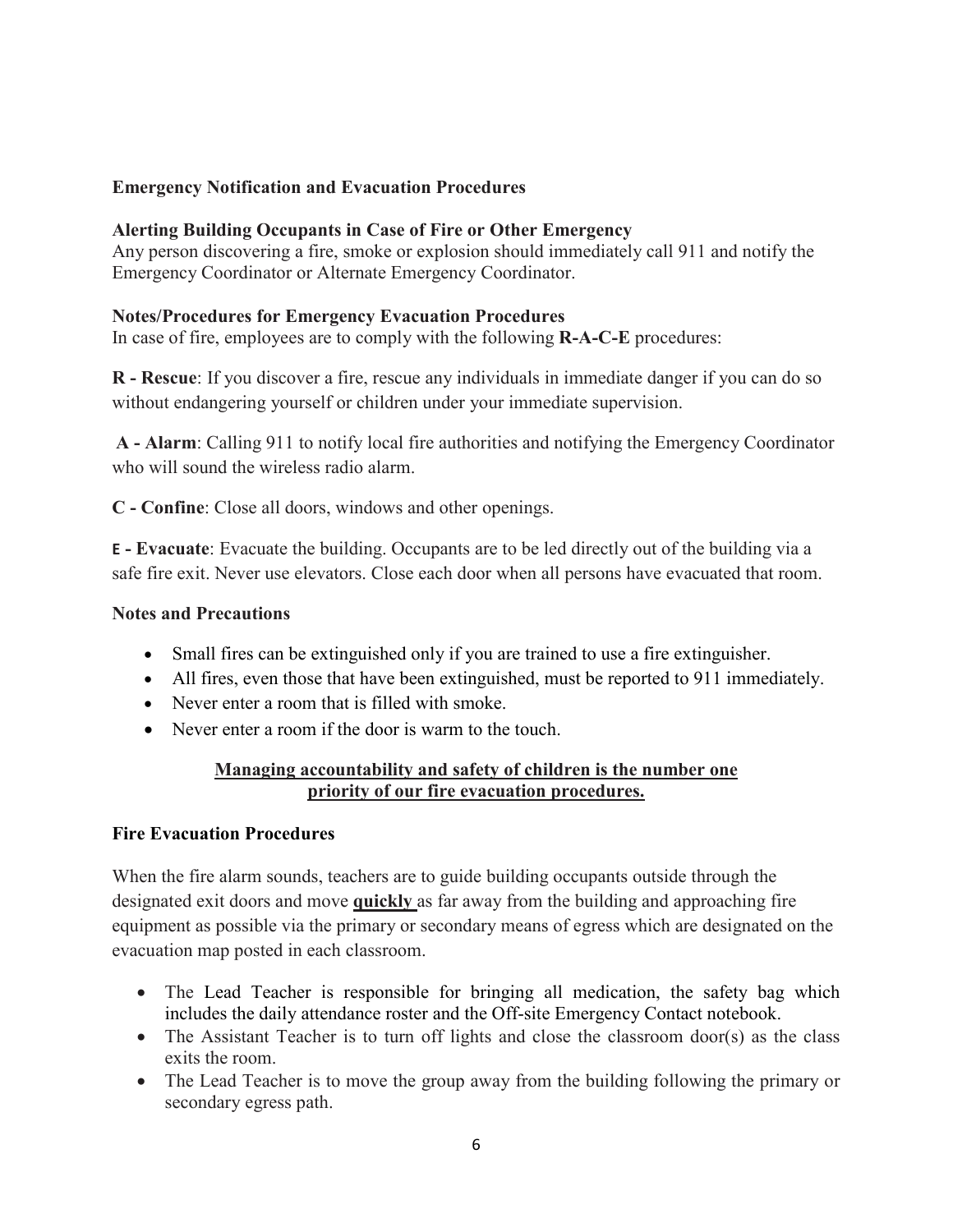- At the end of the route, count the children again.
- Teachers will be contacted via radio by the Emergency Coordinator to confirm that all children are safe and accounted for in their class.
- If a class is outside its normal classroom (i.e., for active indoor play, touring building, etc.), the Lead Teacher must ascertain the nearest free exit (EVACUATION INSTRUCTIONS ARE POSTED IN ALL ROOMS) and move the children out via that exit to one of the two designated assembly areas.
- If a group is on the playground when the fire alarm sounds, teachers should gather their class and make a count to assure that the group is intact and that no one has returned to the building. The Emergency Coordinator will provide the lead teacher(s) with additional information regarding building re-entry or the need for evacuation.
- If unable to re-enter the building, move to the evacuation site.

#### **Accountability Procedures for Emergency Evacuation**

Our emergency evacuation site is South Roanoke UMC. The Emergency Coordinator and the Alternate Emergency Coordinator are the designated contact persons for the assembly areas and evacuation site.

After emergency personnel give the Emergency Coordinator the "all clear" signal, the Emergency Coordinator will give the lead teachers the "all clear" signal to reverse the route and re-enter the building.

If the building is determined to be unsafe, the Lead Teacher will contact parents of minors by phone about when and where to pick up their children. Acknowledgement of release of minor's will be required by signature of parent/guardian or designated adult. Identification will be required of anyone not a parent/guardian.

#### **Health and Medical Management**

The preschool is a half day program and does not enroll students who are oxygen, dialysis or wheelchair dependent.

Each preschool student and employee has on file, two emergency contacts names and phone numbers. Students have an emergency treatment authorization form signed by their parent or guardian. The originals are in the individual child's file in a file cabinet in the preschool office. Copies of these documents are carried on all field trips and are contained in the Off-site Emergency Contact notebook.

The preschool has a plan for daily health observations, first aid and injuries. This includes Accident Reports which are maintained in the preschool office.

First Aid kits are located in the each classroom and preschool office.

See Appendix 1 (Excerpt from FPPS Teacher Handbook – Section "First Aid")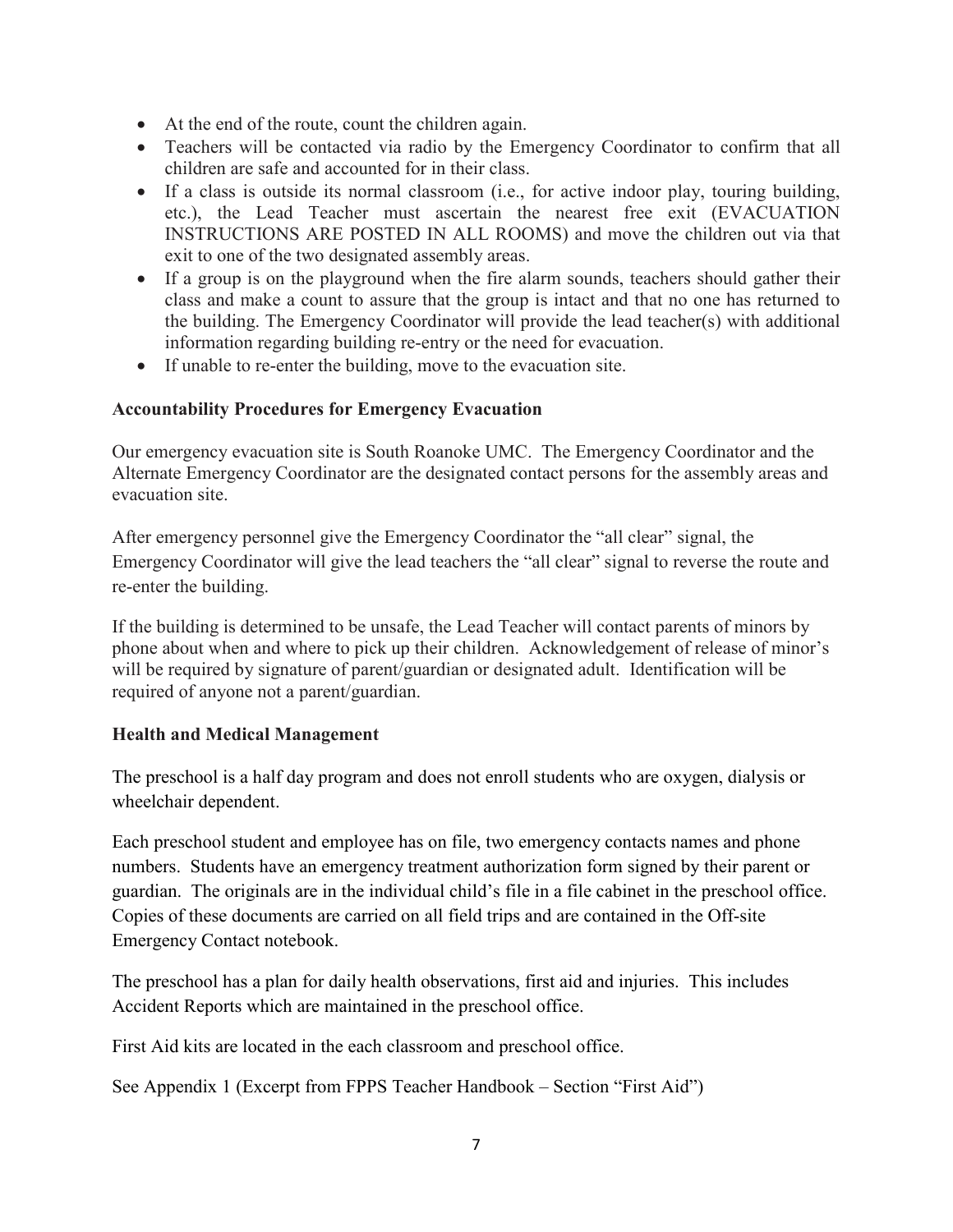#### **Shelter In Place**

*Shelter In Place* is the plan for an emergency that requires building occupants to stay on the premises for an extended period of time for any crisis management. Our Shelter In Place location is the gym.

Preschool office personnel will maintain supplies necessary to sustain an average size group for an extended period of time. If classroom evacuation is warranted, evacuation will be made to the planned shelter in place location.

All occupants will be housed in the gym until it is deemed safe to exit the building. The Lead Teacher will notify parents of minors by phone, if a Shelter In Place is or has been activated. Acknowledgement of release of minor's will be required by signature of parent/guardian or designated adult. Identification will be required of anyone not a parent/guardian.

- The following items will be available:
	- o Flashlights and batteries
	- o First Aid kit
	- o Non-perishable food and water will be kept in the gym closet.
	- o Large garbage bags
	- o Supply of games and activities if appropriate
	- o Means of communication
	- o Medical records/emergency contact information/preschool attendance records

If accessible, church personnel will ensure that additional information be made available on the church answering machine and website.

#### **Training and Communication**

The preschool director will brief all preschool employees on this plan prior to the first day of classes each year to ensure that each employee is familiar with the plan and is aware of their respective responsibility during an emergency, assuring the safety of all building occupants.

In the event of a shelter in place or evacuation emergency, minor's parents or guardians will be notified of where and when to pick up their child.

In the event of an occurrence at the school which prompts media attention or inquiry, the designated media liaison is the only person with whom reporters may speak. The designated media liaison will be designated by the church administrator. He or she will issue the appropriate statement(s) and communicate with preschool staff in regard to the information shared.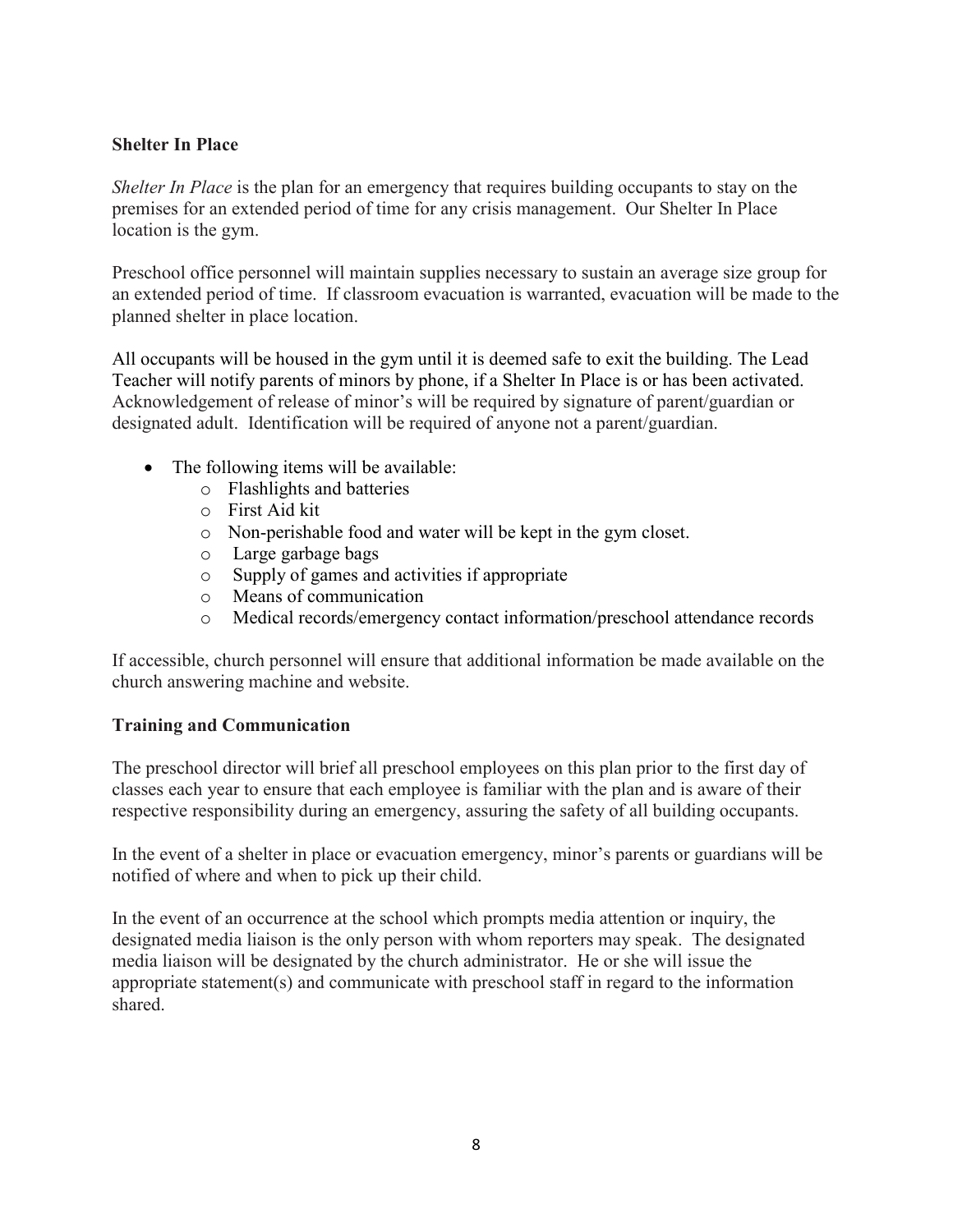#### **Chain of Command**

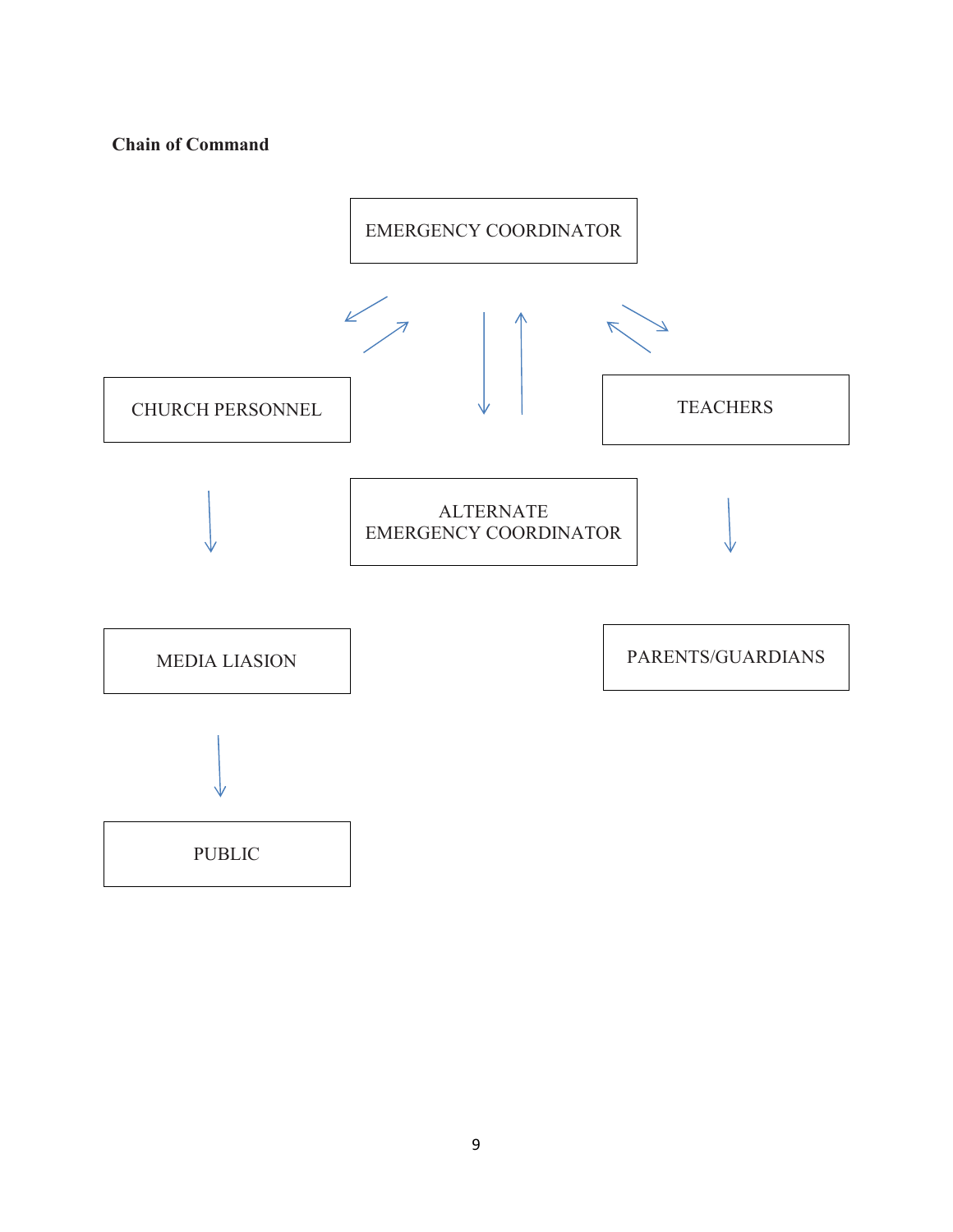#### **Appendix 1 (Excerpt from FPPS Teacher Handbook – Section "First Aid")**

#### **FIRST AID - INJURIES**

In the event of an accident or other medical emergency, a parent or designated emergency contact person will be notified immediately. At the beginning of the school year, each family must file an Emergency Form granting permission for the Preschool to take whatever steps may be necessary to obtain emergency medical care in the event parents or designated emergency persons cannot be contacted.

For **minor** scrapes, scratches, cuts, bumps, with minimal swelling and/or superficial bruising:

- Cleanse injured area and comfort child
- Administer appropriate first aid (Band-aid, cold pack, etc.)
- Notify parent at the end of the session orally or in writing of how and where injury occurred and what first aid was administered.

For **more involved or more serious injuries** such as heavy bleeding, large open cuts, injuries to the mouth which move teeth, injuries to the eyes, substantial swelling and/or bruising, or any likelihood of hidden injury such as concussion, sprain, or broken bones:

- Cleanse injured area and comfort child;
- Administer appropriate first aid (stop bleeding, apply cold pack or ice, immobilize area of suspected injury \*\*NOTE: SANITARY DISPOSABLE RUBBER GLOVES ARE REQUIRED FOR USE WHEN ADMINISTERING FIRST AID TO BLEEDING INJURIES;
- Immediately contact parent or emergency contact person by phone, describing nature and extent of injury and need for professional follow-up. THE CONTACT INFORMATION IS FOUND ON THE "EMERGENCY TREATMENT AUTHORIZATION FORM" LOCATED IN THE PRESCHOOL OFFICE, FILED ALPHABETICALLY BY AGE GROUP;
- Fill out Accident Report and be available to advise parents how and where accident occurred and extent of injuries;
- Contact parent by phone later that afternoon/evening to determine what follow-up treatment was required (if any), notify Director, and add information to Accident Report as appropriate (i.e. stitches, etc.).

For **emergency** situations such as loss of consciousness, uncontrollable bleeding, obvious broken bone, onset of shock symptoms, no breathing or pulse, unexpected seizure, or other lifethreatening conditions:

- CALL FOR HELP AND HAVE SOMEONE CALL 911 IMMEDIATELY FOR EMERGENCY MEDICAL SERVICES (EMS);
- One teacher remains with injured child and administers appropriate first aid.
- Another adult should remain with the rest of the group, removing them from the area calmly. THE GROUP SHOULD NEVER BE LEFT UNATTENDED;
- The preschool office staff will pull the "Emergency Treatment Authorization" form from the file (located in the preschool office, filed alphabetically by age group) and